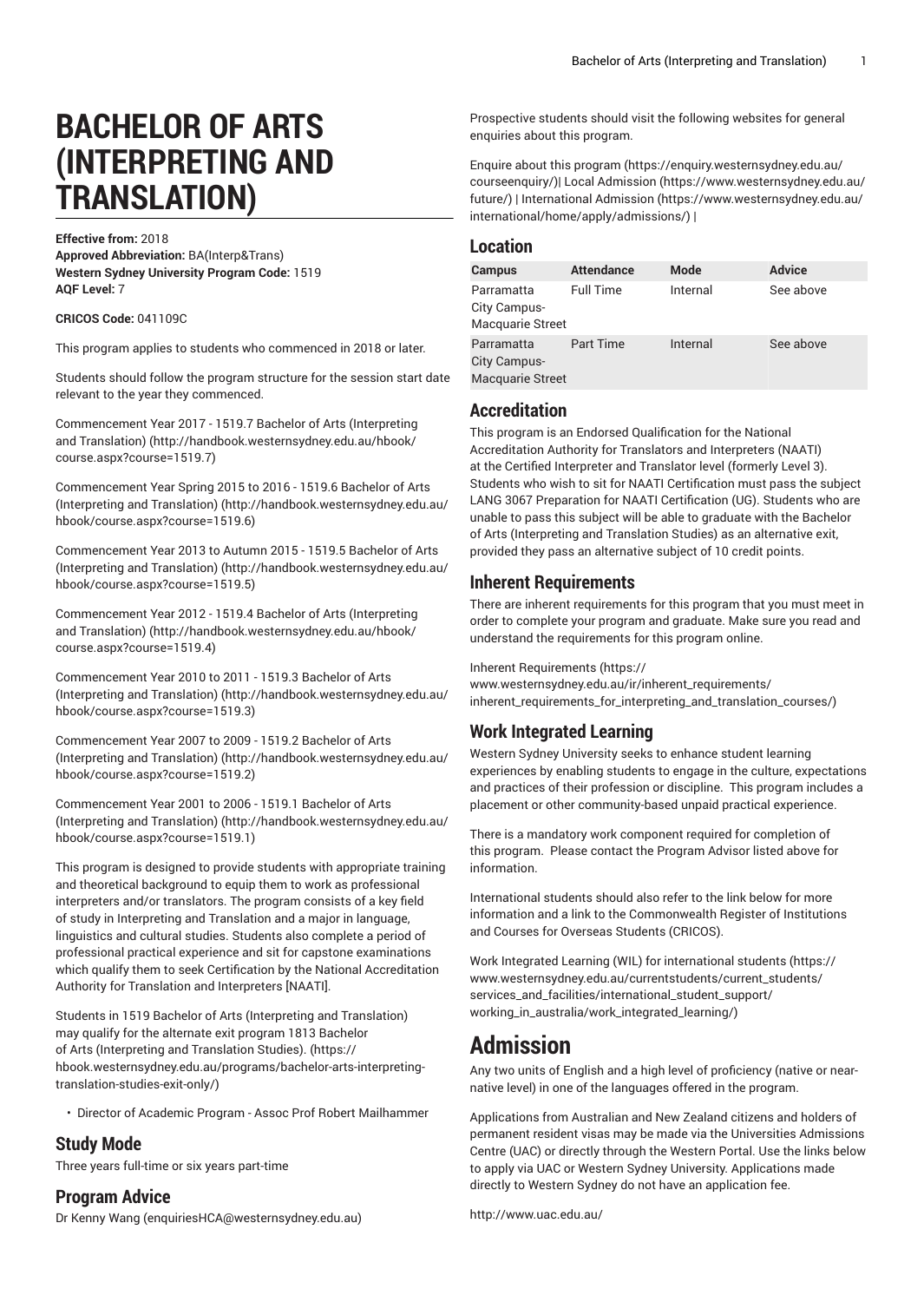#### <https://westernsydney.uac.edu.au/ws/>

Applicants who have undertaken studies overseas may have to provide proof of proficiency in English. Local applicants who are applying through the Universities Admissions Centre (UAC) will find details of minimum English proficiency requirements and acceptable proof on the UAC website. Local applicants applying directly to the University should also use the information provided on the UAC website.

International students currently completing an Australian Year 12 in or outside Australia, an International Baccalaureate in Australia or a New Zealand National Certificate of Educational Achievement (NCEA) level 3 must apply via UAC International.

#### <http://www.uac.edu.au/>

All other International applicants must apply directly to the University via the International Office.

International students applying to the University through the International Office can find details of minimum English proficiency requirements and acceptable proof on their website.

[International Office \(http://www.westernsydney.edu.au/international/\)](http://www.westernsydney.edu.au/international/)

Overseas qualifications must be deemed by the Australian Education International - National Office of Overseas Skills Recognition (AEI-NOOSR) to be equivalent to Australian qualifications in order to be considered by UAC and Western Sydney University.

## **Program Structure**

Qualification for this award requires the successful completion of 240 credit points including the subjects listed in the recommended sequence

- 90 credit points of core subjects including 40 credit points of the BA core subjects
- 60 credit points of Interpreting and Translation subjects
- 30 credit points of Linguistics subjects
- 60 credit points of Level 3 Language and English Consolidation Pool subjects

Note: Students in 1519 Bachelor of Arts (Interpreting and Translation) who do not complete subject LANG 3067 Preparation for NAATI Certification (UG) may qualify for the alternate exit program [1813](https://hbook.westernsydney.edu.au/programs/bachelor-arts-interpreting-translation-studies-exit-only/) Bachelor of Arts [\(Interpreting](https://hbook.westernsydney.edu.au/programs/bachelor-arts-interpreting-translation-studies-exit-only/) and Translation Studies) ([https://](https://hbook.westernsydney.edu.au/programs/bachelor-arts-interpreting-translation-studies-exit-only/) [hbook.westernsydney.edu.au/programs/bachelor-arts-interpreting](https://hbook.westernsydney.edu.au/programs/bachelor-arts-interpreting-translation-studies-exit-only/)[translation-studies-exit-only/](https://hbook.westernsydney.edu.au/programs/bachelor-arts-interpreting-translation-studies-exit-only/)) by completing any additional 10 credit point subject from the Linguistics or Language pool subjects or from any subject in 1706 [Bachelor](https://hbook.westernsydney.edu.au/programs/bachelor-arts/) of Arts ([https://](https://hbook.westernsydney.edu.au/programs/bachelor-arts/) [hbook.westernsydney.edu.au/programs/bachelor-arts/\)](https://hbook.westernsydney.edu.au/programs/bachelor-arts/).

#### **Bachelor of Arts Core Subjects (40 credit points)**

| <b>Subject</b>             | Title                                       | <b>Credit</b><br><b>Points</b> |
|----------------------------|---------------------------------------------|--------------------------------|
| <b>HUMN 1052</b>           | Australian Politics and Active Citizenship  | 10                             |
| <b>LANG 1030</b>           | Thinking Critically About Texts and Society | $10^{\circ}$                   |
| <b>HUMN 1053</b>           | Diversity, Language and Culture             | 10                             |
| <b>LANG 1029</b>           | <b>Foundations of Academic English</b>      | 10                             |
| <b>Total Cradit Doints</b> |                                             | 10.                            |

**Total Credit Points 40**

### **Equivalent Core Subjects**

The core subjects listed below count towards completion of this program for students who passed these subjects in 2019 or earlier.

HUMN 1002 - Analytical Reading and Writing, replaced by LANG 1029 Foundations of Academic English

HUMN 1005 - Australia and the World, replaced by HUMN 1052 Australian Politics and Active Citizenship HUMN 1009 - Contemporary Society, replaced by HUMN 1053 Diversity, Language and Culture LANG 1026 - Texts and Traditions, replaced by LANG 1030 Thinking Critically About Texts and Society

#### **Interpreting and Translation Pool**

Students must complete 60 credit points from the Interpreting and Translation pool

| <b>Subject</b>             | Title                                     | Credit<br><b>Points</b> |
|----------------------------|-------------------------------------------|-------------------------|
|                            | Select 60 credit points of the following: | 60                      |
| <b>LANG 2014</b>           | <b>Community Translation (UG)</b>         |                         |
| <b>LANG 2023</b>           | Interpreting Skills                       |                         |
| <b>LANG 3060</b>           | Legal Interpreting (UG)                   |                         |
| <b>LANG 3065</b>           | Medical Interpreting (UG)                 |                         |
| <b>LANG 3083</b>           | Specialised Translation (UG)              |                         |
| <b>LANG 3084</b>           | Text Analysis for Translation (UG)        |                         |
| <b>LANG 2047</b>           | <b>Translation Technologies</b>           |                         |
| <b>Total Credit Points</b> |                                           | 60                      |

#### **Linguistics Pool**

Students must complete 30 credit points of Linguistics pool subjects from the Bachelor of Arts

[Linguistics, Major \(https://hbook.westernsydney.edu.au/majors](https://hbook.westernsydney.edu.au/majors-minors/linguistics-major/)[minors/linguistics-major/\)](https://hbook.westernsydney.edu.au/majors-minors/linguistics-major/)

#### **Languages and English Consolidation Pool**

Students must complete 60 credit points from this pool (any combination of Level 3 language subjects and English subjects listed below)

#### **English Consolidation**

| Subject          | Title                                | <b>Credit</b><br><b>Points</b> |
|------------------|--------------------------------------|--------------------------------|
| <b>TEAC 1012</b> | English as an International Language | 10                             |
| <b>TEAC 2025</b> | English Language Analysis            | 10                             |
| <b>LANG 2055</b> | <b>English Text</b>                  | 10                             |
| <b>INFO 2009</b> | <b>Multiliteracies</b>               | 10                             |

#### **Equivalent Subjects**

The subject listed below counts towards completion of the 60 credit points from this pool for students who passed this subject in 2019 or earlier.

LANG 2048 - Working Grammar

The subject listed below counts towards completion of the 60 credit points from this pool for students who passed this subject in 2020 or earlier.

TEAC 3008 - English Language Linguistics

The subject listed below counts towards completion of the 60 credit points from this pool for students who passed this subject in 2021 or earlier.

COMM 2050 - Multiliteracies

#### **Arabic**

Click the link below to refer to the Level 3 Arabic language pool from the Bachelor of Arts